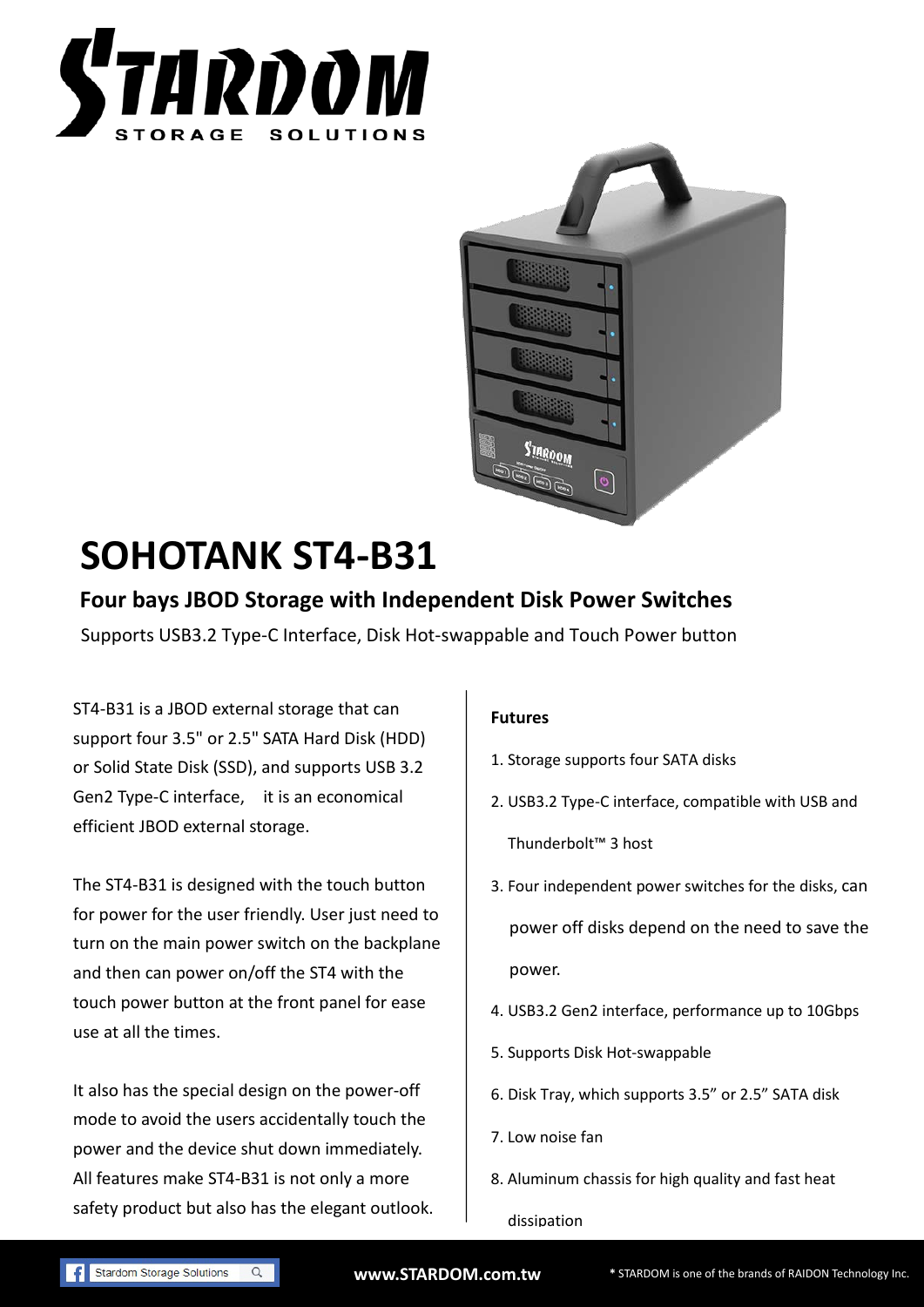

### **Touch Button Design**

The ST4-B31 is designed with the touch button for power for the user friendly. User just need to turn on the main power switch on the backplane and then can power on/off the ST4 with the touch power button at the front panel for ease use at all the times.



#### **Independent Disk Power Switches**

ST4-B31 provides the independent power switch for each disk, user can power off one or more disks depend on the need to save the power.



#### **Disk Hot-swappable**

ST4-B31 is a 4-bay chassis provides you the big storage capacity and supports any kind of disk capability of 3.5" and 2.5" SATA/SSD HDD products. It is designed with strong aluminum extrusion and chassis provides an excellent protection for your storage disks that you could fully rely on it for professional creative or mobility heavy works.



## **Support USB Type-C & Thunderbolt™ 3**

ST4-B31 can be used with USB and Thunderbolt™ 3 host the transmission performance can be up to 10Gbps . Whether it is used for searching files, editing photos or watching the 4K high resolution videos, ST4-B31 will bring you the extremely enjoyment of video and audio quality.